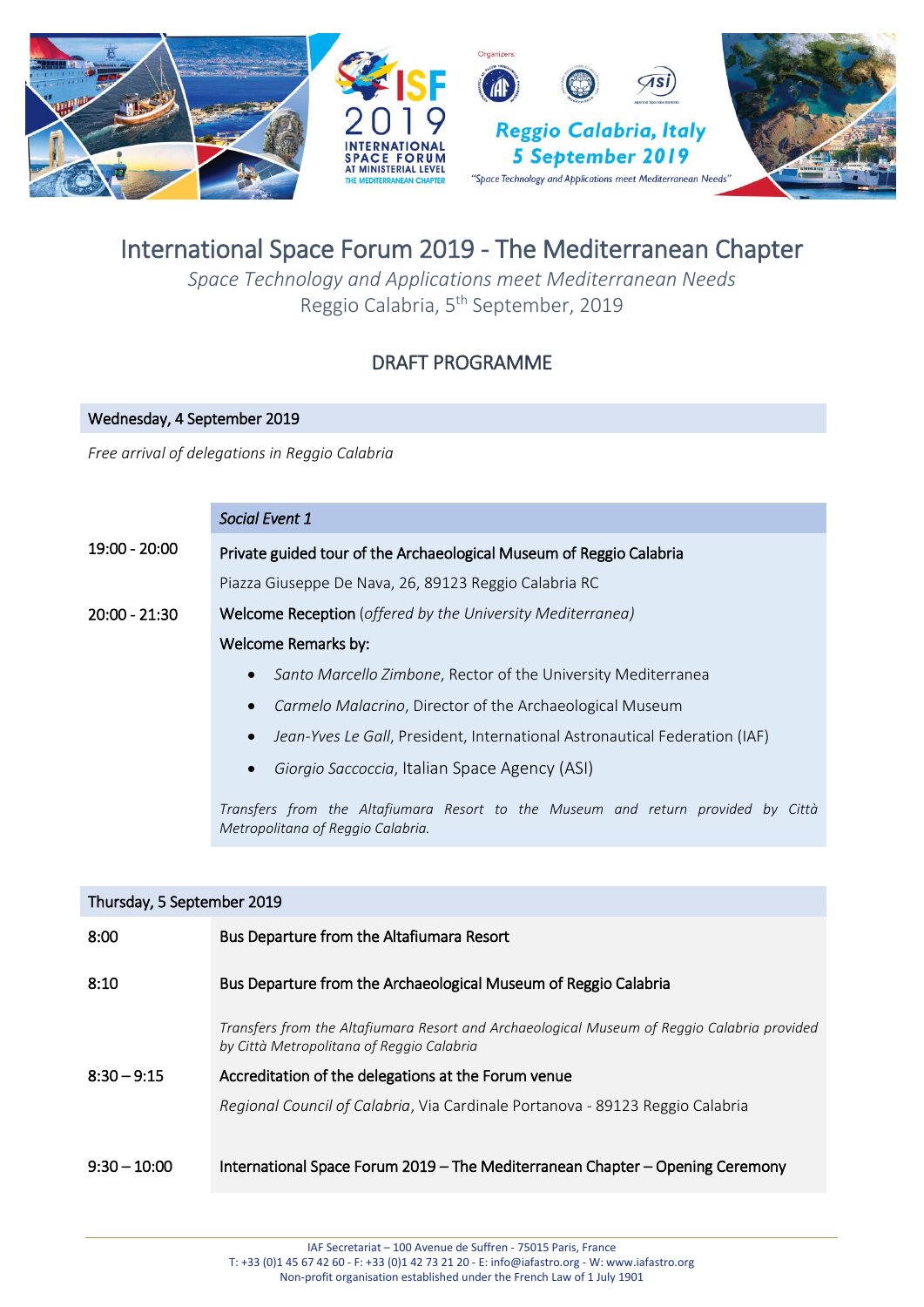

#### Welcome remarks by:

- Local Authorities
	- o *Nicola Irto*, President of the Regional Council of Calabria
	- o *Giuseppe Falcomatà*, Mayor of Reggio Calabria
	- o *Santo Marcello Zimbone*, Rector of University Mediterranea
- *Jean-Yves Le Gall*, President, International Astronautical Federation (IAF)
- *Giorgio Saccoccia*, President, Italian Space Agency (ASI)

Moderator: *Gabriella Arrigo*, Vice President for Science and Academic Relations, International Astronautical federation (IAF)

#### Opening of the Session by:

*Hon. Marco Bussetti*, Italian Minister of Education, University and Research

- 10:00 10:05 ISF2019 The Mediterranean Chapter Welcome video
- 10:15 10:30 Keynote speech on Maritime Surveillance

by *Leendert Bal*, Head of Department Operations, European Maritime Safety Agency (EMSA) (*Invited*)

- 10:30 12:45 Statements by delegations
- 12:45 14:00 Photo Opportunity with the Heads of Delegations

*Lunch break offered by Regional Council of Calabria*

#### 14:00 – 14:15 Keynote speech on Space and Blue Economy

by *Sharafat Gadimova*, Executive Secretariat, International Committee on Global Navigation Satellite Systems (ICG), United Nations Office for Outer Space Affairs (UNOOSA)

14:15 – 15:30 Statements by Delegations

#### 15:30 – 15:45 Keynote speech on Space Education, Cooperation and Scientific Knowledge

by *Santo Marcello Zimbone* Rector of the University Mediterranea

- 15:45 16:30 Statements by Delegations
- 16:30 16:45 Adoption of the Reggio Calabria Page
- 16:45 17:00 Conclusions

*Transfers from the Regional Council to Altafiumara Resort and Archaeological Museum of Reggio Calabria provided by Città Metropolitana of Reggio Calabria.*